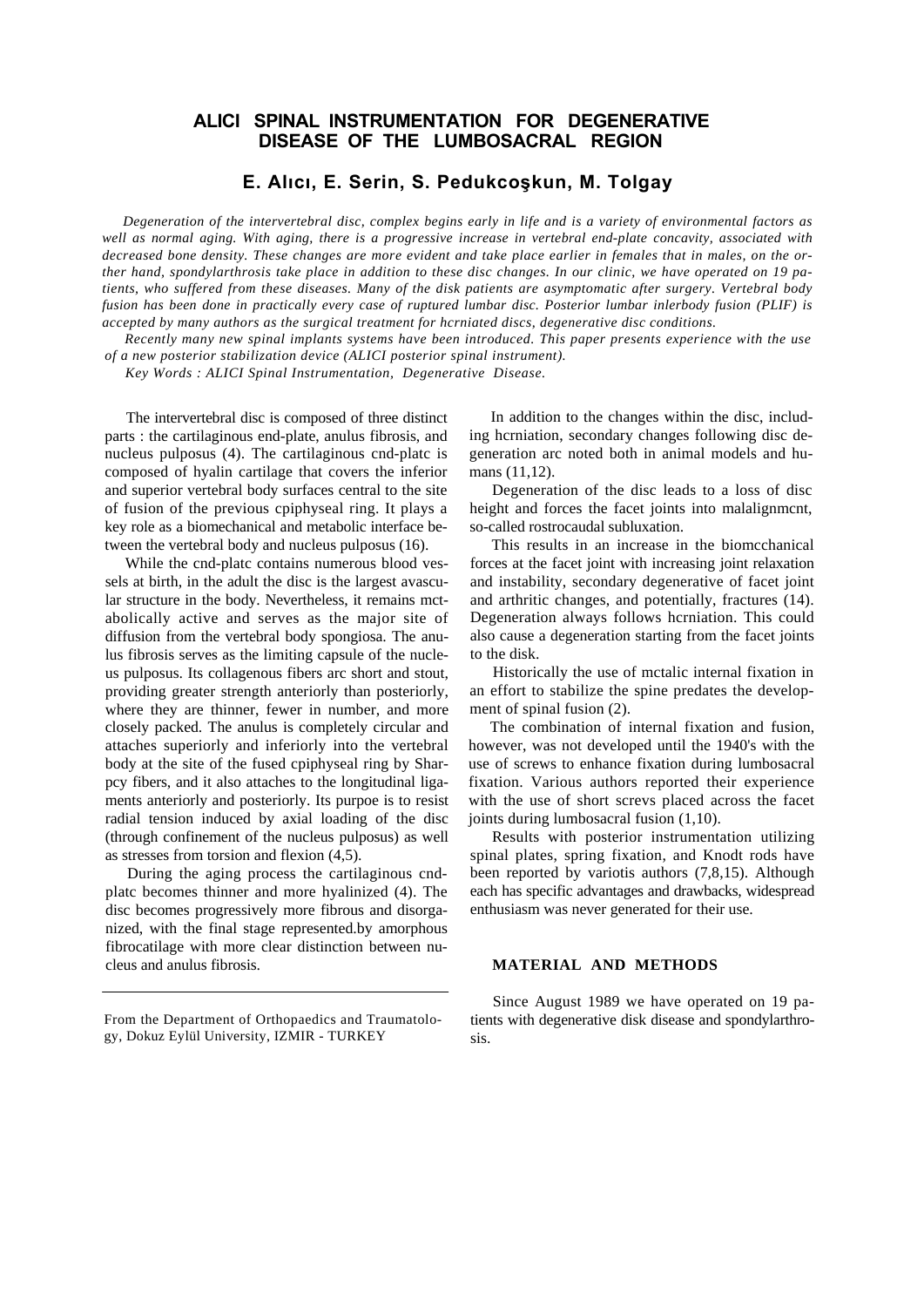There were 6 males and 13 females with an average age of 47.5 years at operation (range 40-62 years).

Preoperative evaluation of all patients was standardized and included a careful neurologic evaluation; routine blood evaluation, antcroposterior and lateral radiographs, CT.

The most common complain of the patients was back pain and they had sciatalgia syndrome.

In a patient with L3-L4 lesion, a decrease in the knee jerk, 2 cm. quandriceps atrophy and hypoacsthcsia at the L4 dermatom were determined. In two patients out of seven with L4-L5 lesion, we observed a decreased in the ankle jerk, in one patient a 3 cm. and in 2 patients in each a 2 cm. gastroencmius and slocus atrophy, in 4 patients dorsiflexion of great toe with foot difficulty walking on heels and also in 4 patients hypoacsthesia at the L5 dcrmatom. In 6 patients out of a group consisting of 11 patients with L5-S1 lesion, an absence of ankle jerk was seen in 2 patients whereas we observed this jerk diminished in 4 patients. In 5 patients gastroencmius and solcus atrohy (mean 2.4; range 1-4 cm.), in 6 patients plantar flexion of foot and great toe were diminshed and in 2 patients we observed difficulty in walking on toes. We have also seen hypoacsthesia at S1 dermatom in 5 patients and in 2 patients we observed hypoacslhcsiacs, in both L5 and S1 dermatoms.

The straight leg raising (laseque) test was found 40 degrees in 6 patients, 60 degrees in 7 patients and 70 degrees in 2 patients.

#### **Radiological findings**

We found typical radiological signs of extensive degenerative disc disease at the L3-L4, L4-L5 and L5- Sl. Disc narrowing or increased calcification of the disk was seen in 5 patients and CT findings include annular bulging, herniation, vacuum phenomenon, sclerosis of the adjacent intervertcbral body. Additional advantages of CT include three-dimentional reformatting, which allows multiple planes to be reconstructed, and enhanced soft tissue discrimination of both extra and intradural disease (13).

### **Operation Technique**

The patient is placed prone on the table with the abdomen protected from pressure. Through a longitudinal midline incision, a muscle-splitting approach is made to expose the lumbosacral spine. The laminae is removed partially and the nerve roots arc examined. Herniatcd disc is removed with forceps. Intcrvertcbral disc space is prepared with round type gauge, and this



Fig. 1 Preop A/P and lateral x-rays.



Fig. 2 : Pre-operative CT slice is showing the calcifed disc prolapsus



Fig. 3 : Post-operative A/P and lateral x-rays. (After using Alici PSI)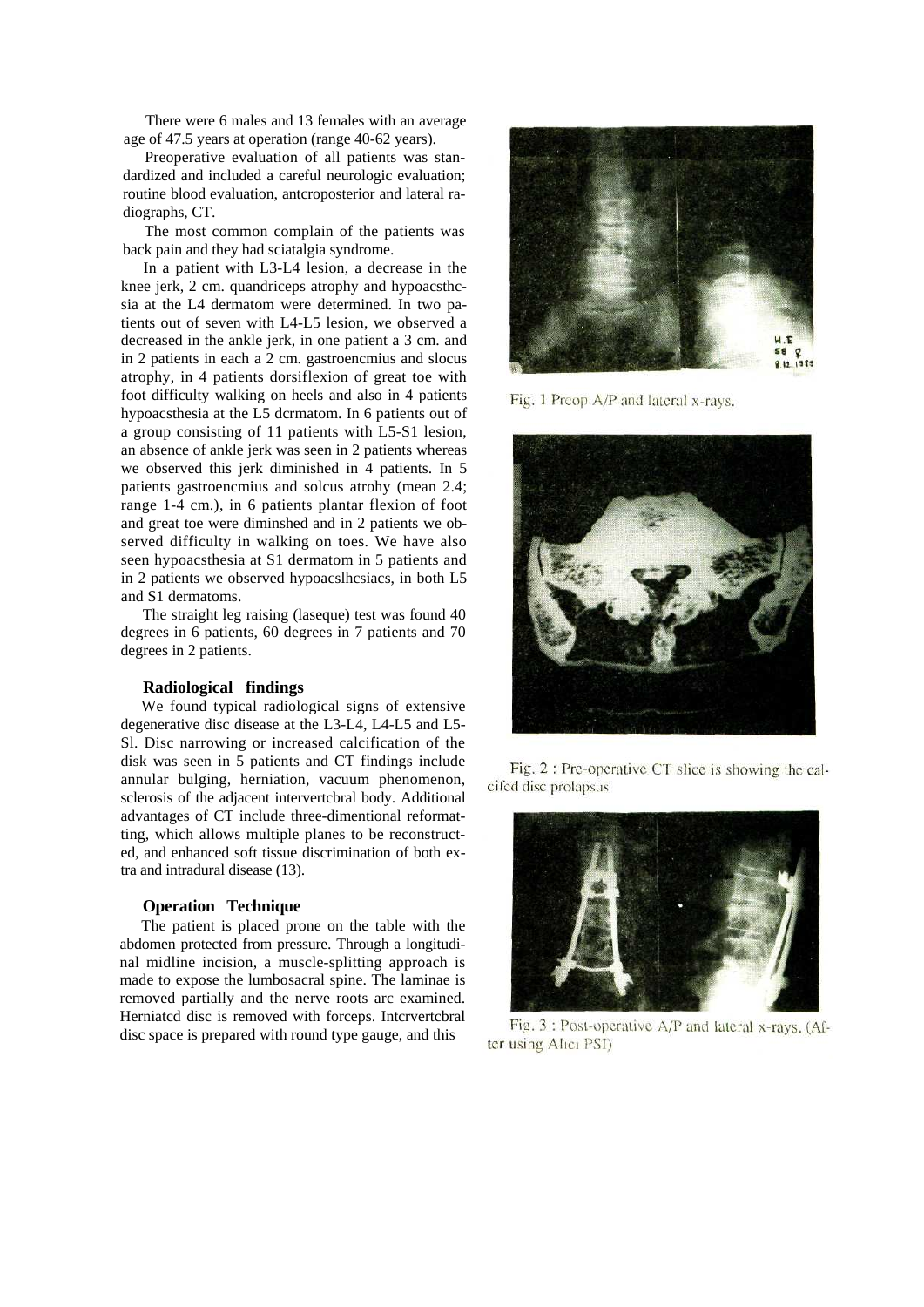space is filled with autogen bone grafts. Closed pedicle hooks are inserted into the facet joints of the upper vertebrae and distal hooks arc inserted into the sacral alaes. Distraction is performed with turning the nuts. Rotational stability is obtained with inserting transverse connectors. The posterior elements are decorticated and fusion is performed with the bone grafts.

### **RESULTS**

The patients were maintained in the supine position for 48 hours postoperativcly. An early postoperative evaluation revealed that the hypoacsthesia had diminished in 6 of 12 patients. The lasequc test was negative in 15 patients. In the other 4 patients it was positive between 60-70 degrees and the contralatcral lcsaquc test was negative in all patients.

The sympthoms of the sciatica syndrome showed rapid regression in almost all of the patients in the postoperative period. Distinct marked improvement was observed in 4 of the 12 patients who had weak dorsal flexion of the toe. The patella areflexia in 1 patient and the Achilles areflexia in 3 patients persisted. Any other complication was not observed in any patient.

#### **DISCUSSION**

The part of the spine that is under stress mostly is the lumbosacral region. Therefore degenerative arthritis of this region develops quite often. Whether the process begins in the intervcrtebral disc or the facet joint does not change the outcome. Both degenerative arthritis of the facet joints and degenerative changes is the intervertebral discs spread to all of the motion segment and instability, hypertrophic ossification and vertebral stenosis develop. In the early stages of the disease or later when the clinical symptoms become prominent treatment is salibilization of this region.

Because the lumbosacral region is too mobile, the pscudoarlhrosis incidence is high in fusion interventions of this region. That is why various spinal instruments have been used for the fusions in the lumbosacral region (3,6,9). Some of these are attached to the sacrum with screws (3,6) but the posterior content of the sacrum is thin and the spongious tissue is loose and the loosening of these sccrws are inevitable.: In the beginning of our parctice we placed the proximal hooks to the facet joints and laminae of the lumbar second and third vertebra and the distal hooks to the sacral laminae.

| Level<br>of Injury | No of<br>cases | Laseque Test |                |                |    | Reflex |   |       |            | Motor Loss |                                                                   | Artrophy     |   | Hypoaesthesia |  |  |                |  |   |
|--------------------|----------------|--------------|----------------|----------------|----|--------|---|-------|------------|------------|-------------------------------------------------------------------|--------------|---|---------------|--|--|----------------|--|---|
|                    |                |              |                |                |    |        |   |       |            |            | Pre - op Post - op Pre - op Post - op Pre - op Post - op Pre - op |              |   | $Pre - op$    |  |  | $Post - op$    |  |   |
|                    |                | L            | $CL$ $L$       |                | CL | RP     |   | RA RP | RA         |            |                                                                   | $\mathsf{C}$ | т | L4            |  |  | L5 S1 L4 L5 S1 |  |   |
| L3/L4              |                |              |                |                |    |        |   |       |            |            |                                                                   |              |   |               |  |  |                |  |   |
| LA/L5              |                |              | $\overline{2}$ | $\overline{2}$ |    |        |   |       |            |            |                                                                   | 3            |   |               |  |  |                |  |   |
| L5/S1              | 11             | 9            | 3              | $\overline{2}$ |    |        | 6 |       | $\sqrt{2}$ | 8          |                                                                   | 5            |   |               |  |  |                |  | 4 |

L. Laseque

CL. Contrlateral Laseque

C. Crural

T. Thigh

RP. Reflex of patella

RA. Reflex of aschille